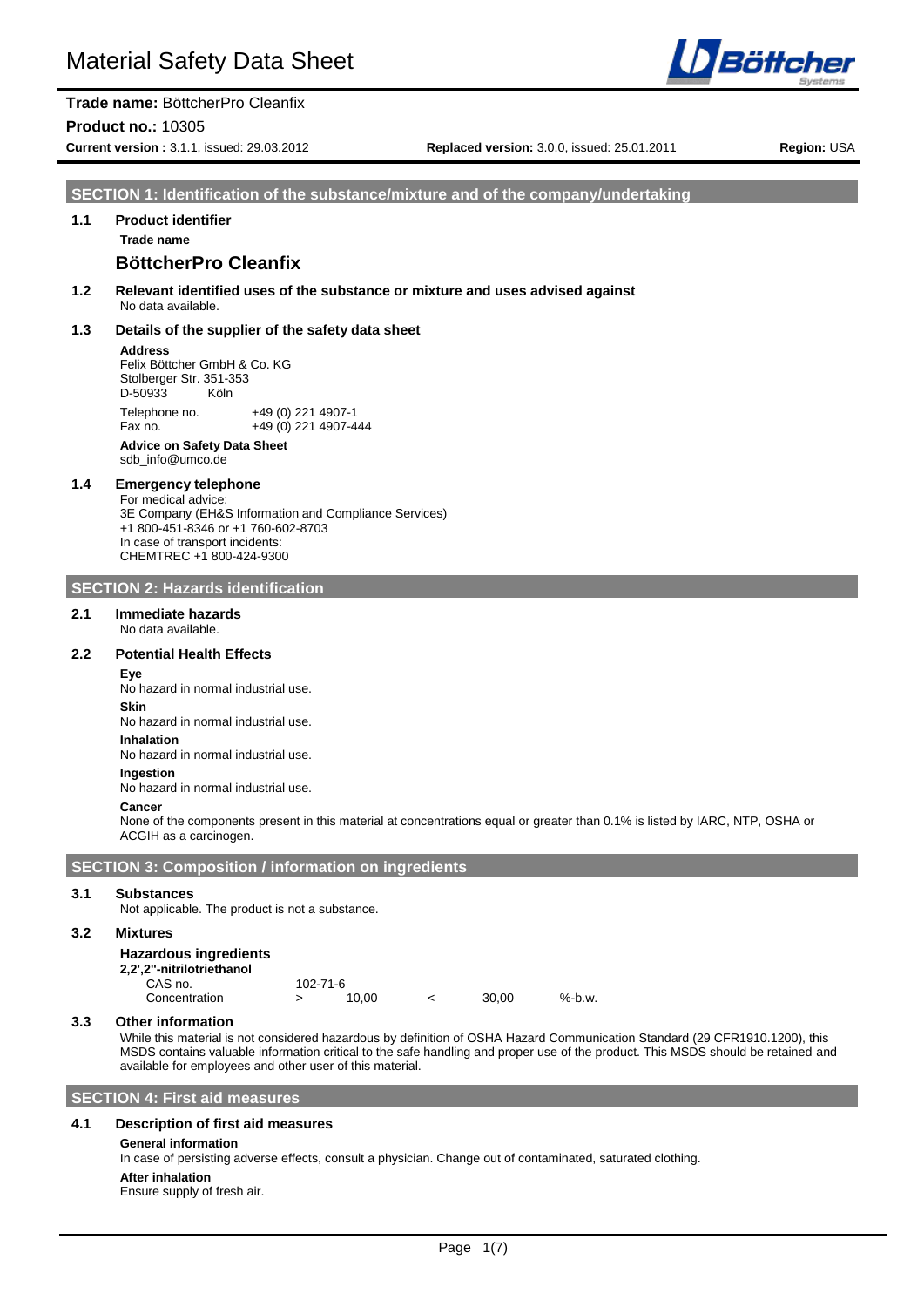#### **Product no.:** 10305

**Current version :** 3.1.1, issued: 29.03.2012 **Replaced version:** 3.0.0, issued: 25.01.2011 **Region:** USA

Böttcher

| After skin contact<br>When in contact with the skin, clean with soap and water.<br>After eye contact<br>Separate eyelids, wash the eyes thoroughly with water (15 min.).<br>After ingestion<br>Do not induce vomiting. Summon a doctor immediately. Never give anything by mouth to an unconscious person.<br>4.2<br>Most important symptoms and effects, both acute and delayed<br>No data available.<br>4.3<br>Indication of any immediate medical attention and special treatment needed<br>No data available.<br><b>SECTION 5: Firefighting measures</b><br>5.1<br><b>Extinguishing media</b><br>Suitable extinguishing media<br>Water spray jet; Extinguishing powder; Carbon dioxide; Foam<br>Unsuitable extinguishing media<br>No data available.<br>5.2<br>Special hazards arising from the substance or mixture<br>None known<br>5.3<br><b>Advice for firefighters</b><br>Use self-contained breathing apparatus. Wear protective clothing.<br><b>SECTION 6: Accidental release measures</b><br>6.1<br>Personal precautions, protective equipment and emergency procedures<br>For non-emergency personnel<br>Refer to protective measures listed in sections 7 and 8.<br>For emergency responders<br>No data available. Personal protective equipment (PPE) - see Section 8.<br>6.2<br><b>Environmental precautions</b><br>Do not discharge into the drains/surface waters/groundwater. |  |
|--------------------------------------------------------------------------------------------------------------------------------------------------------------------------------------------------------------------------------------------------------------------------------------------------------------------------------------------------------------------------------------------------------------------------------------------------------------------------------------------------------------------------------------------------------------------------------------------------------------------------------------------------------------------------------------------------------------------------------------------------------------------------------------------------------------------------------------------------------------------------------------------------------------------------------------------------------------------------------------------------------------------------------------------------------------------------------------------------------------------------------------------------------------------------------------------------------------------------------------------------------------------------------------------------------------------------------------------------------------------------------------------------|--|
|                                                                                                                                                                                                                                                                                                                                                                                                                                                                                                                                                                                                                                                                                                                                                                                                                                                                                                                                                                                                                                                                                                                                                                                                                                                                                                                                                                                                  |  |
|                                                                                                                                                                                                                                                                                                                                                                                                                                                                                                                                                                                                                                                                                                                                                                                                                                                                                                                                                                                                                                                                                                                                                                                                                                                                                                                                                                                                  |  |
|                                                                                                                                                                                                                                                                                                                                                                                                                                                                                                                                                                                                                                                                                                                                                                                                                                                                                                                                                                                                                                                                                                                                                                                                                                                                                                                                                                                                  |  |
|                                                                                                                                                                                                                                                                                                                                                                                                                                                                                                                                                                                                                                                                                                                                                                                                                                                                                                                                                                                                                                                                                                                                                                                                                                                                                                                                                                                                  |  |
|                                                                                                                                                                                                                                                                                                                                                                                                                                                                                                                                                                                                                                                                                                                                                                                                                                                                                                                                                                                                                                                                                                                                                                                                                                                                                                                                                                                                  |  |
|                                                                                                                                                                                                                                                                                                                                                                                                                                                                                                                                                                                                                                                                                                                                                                                                                                                                                                                                                                                                                                                                                                                                                                                                                                                                                                                                                                                                  |  |
|                                                                                                                                                                                                                                                                                                                                                                                                                                                                                                                                                                                                                                                                                                                                                                                                                                                                                                                                                                                                                                                                                                                                                                                                                                                                                                                                                                                                  |  |
|                                                                                                                                                                                                                                                                                                                                                                                                                                                                                                                                                                                                                                                                                                                                                                                                                                                                                                                                                                                                                                                                                                                                                                                                                                                                                                                                                                                                  |  |
|                                                                                                                                                                                                                                                                                                                                                                                                                                                                                                                                                                                                                                                                                                                                                                                                                                                                                                                                                                                                                                                                                                                                                                                                                                                                                                                                                                                                  |  |
|                                                                                                                                                                                                                                                                                                                                                                                                                                                                                                                                                                                                                                                                                                                                                                                                                                                                                                                                                                                                                                                                                                                                                                                                                                                                                                                                                                                                  |  |
|                                                                                                                                                                                                                                                                                                                                                                                                                                                                                                                                                                                                                                                                                                                                                                                                                                                                                                                                                                                                                                                                                                                                                                                                                                                                                                                                                                                                  |  |
|                                                                                                                                                                                                                                                                                                                                                                                                                                                                                                                                                                                                                                                                                                                                                                                                                                                                                                                                                                                                                                                                                                                                                                                                                                                                                                                                                                                                  |  |
|                                                                                                                                                                                                                                                                                                                                                                                                                                                                                                                                                                                                                                                                                                                                                                                                                                                                                                                                                                                                                                                                                                                                                                                                                                                                                                                                                                                                  |  |
|                                                                                                                                                                                                                                                                                                                                                                                                                                                                                                                                                                                                                                                                                                                                                                                                                                                                                                                                                                                                                                                                                                                                                                                                                                                                                                                                                                                                  |  |

**6.3 Methods and material for containment and cleaning up** Take up mechanically. When picked up, treat material as prescribed under heading "Disposal considerations".

# **6.4 Reference to other sections**

# No data available.

# **SECTION 7: Handling and storage**

# **7.1 Precautions for safe handling**

## **Advice on safe handling**

Observe the usual precautions for handling chemicals. Product inherent handling risks must be minimised taking the appropriate measures for protection and preventive actions. The working process should be designed to rule out the release of hazardous substances or skin contact as far it is possible by the by the state of the art.

#### **General protective and hygiene measures**

Do not eat or drink during work - no smoking. Keep away from foodstuffs and beverages. Remove soiled or soaked clothing immediately. Avoid prolonged and/or repeated contact with skin.

#### **Advice on protection against fire and explosion**

No special measures necessary.

### **7.2 Conditions for safe storage, including any incompatibilities**

## **Technische Maßnahmen und Lagerungsbedingungen**

Keep container tightly closed.

#### **Requirements for storage rooms and vessels**

Store product in closed containers. Always keep in containers of same material as the original one.

#### **Hints on storage assembly**

Do not store together with: Oxidizing agents No data available.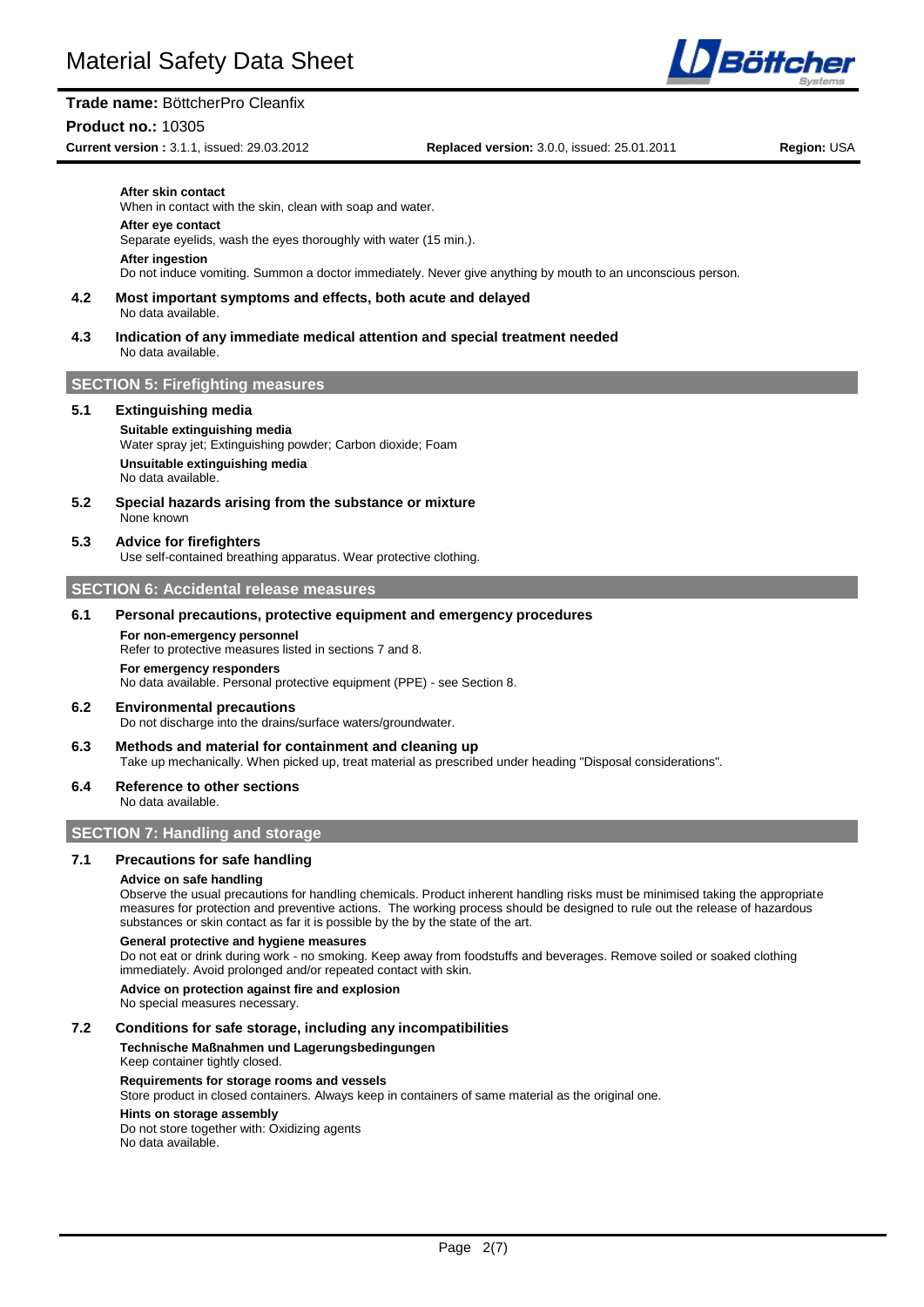

# **Product no.:** 10305

**Current version :** 3.1.1, issued: 29.03.2012 **Replaced version:** 3.0.0, issued: 25.01.2011 **Region:** USA

**SECTION 8: Exposure controls / personal protection**

## **8.1 Control parameters**

### **Occupational exposure limit values**

| <b>No</b> | <b>Substance name</b>     | CAS no.        |                   | EC no.    |
|-----------|---------------------------|----------------|-------------------|-----------|
|           | 2.2".2"-nitrilotriethanol | $102 - 71 - 6$ |                   | 203-049-8 |
|           | <b>ACGIH</b>              |                |                   |           |
|           | Triethanolamine           |                |                   |           |
|           | <b>TWA</b>                |                | ma/m <sup>3</sup> |           |

#### **8.2 Exposure controls**

**Appropriate engineering controls**

No data available.

#### **Personal protective equipment**

#### **Respiratory protection**

A respiratory protection program that meets OSHA's 29 CFR 1910.134 and ANSI Z88.2 requirements must be followed whenever workplace conditions warrant a respirator's use.

**Eye / face protection** Wear appropriate protective eyeglasses or chemical safety goggles as described by OSHA's eye and face protection regulations in 29 CFR 1910.133.

#### **Hand protection**

Wear appropriate gloves to prevent skin exposure. Before use, the protective glove should be tested in any case for its specific workstation suitability (i.e. mechanical resistance, product compatibility and antistatic properties). Adhere to the manufacturer's instructions and information relating to the use, storage, care and replacement of protective gloves. Protective gloves shall be replaced immediately when physically damaged or worn. Design operations thus to avoid permanent use of protective gloves.

**Other**

Wear appropriate clothing to minimize contact with skin.

**Environmental exposure controls**

No data available.

#### **SECTION 9: Physical and chemical properties**

#### **9.1 Information on basic physical and chemical properties**

| <b>Form/Color</b>                         |
|-------------------------------------------|
| Pasty                                     |
| beige                                     |
| Odor                                      |
| soap-like                                 |
| <b>Odor threshold</b>                     |
| No data available                         |
| pH value                                  |
| No data available                         |
| <b>Boiling point / boiling range</b>      |
| No data available                         |
| Melting point / melting range             |
| No data available                         |
| Decomposition point / decomposition range |
| No data available                         |
| <b>Flash point</b>                        |
| no data available                         |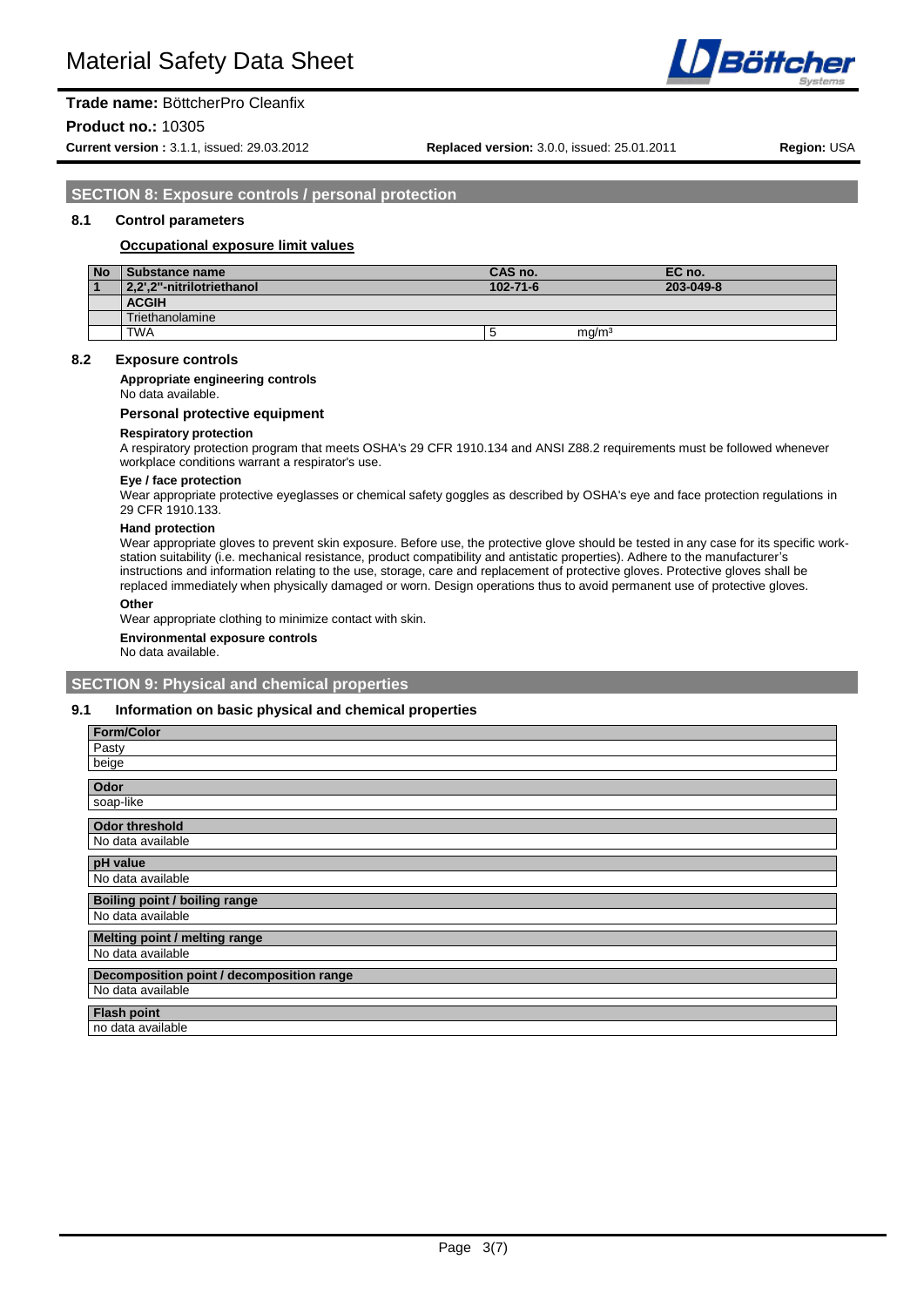**Product no.:** 10305

**Current version :** 3.1.1, issued: 29.03.2012 **Replaced version:** 3.0.0, issued: 25.01.2011 **Region:** USA

**10.6 Hazardous decomposition products** No hazardous decomposition products known.

| No data available                                                  |                    |      |            |  |
|--------------------------------------------------------------------|--------------------|------|------------|--|
|                                                                    |                    |      |            |  |
| <b>Oxidising properties</b>                                        |                    |      |            |  |
| No data available                                                  |                    |      |            |  |
| <b>Explosive properties</b>                                        |                    |      |            |  |
| No data available                                                  |                    |      |            |  |
| <b>Flammability (solid, gas)</b>                                   |                    |      |            |  |
| No data available                                                  |                    |      |            |  |
| Lower flammability or explosive limits                             |                    |      |            |  |
| No data available                                                  |                    |      |            |  |
| <b>Upper flammability or explosive limits</b><br>No data available |                    |      |            |  |
|                                                                    |                    |      |            |  |
| <b>Vapor pressure</b><br>No data available                         |                    |      |            |  |
|                                                                    |                    |      |            |  |
| <b>Vapour density</b><br>No data available                         |                    |      |            |  |
| <b>Evaporation rate</b>                                            |                    |      |            |  |
| No data available                                                  |                    |      |            |  |
| <b>Relative density</b>                                            |                    |      |            |  |
| No data available                                                  |                    |      |            |  |
| <b>Density</b>                                                     |                    |      |            |  |
| Value                                                              |                    | 9.51 | lbs/gallon |  |
| Reference temperature                                              |                    | 68   | $\circ$ F  |  |
| Solubility in water                                                |                    |      |            |  |
| Remarks                                                            | partially miscible |      |            |  |
| Solubility(ies)                                                    |                    |      |            |  |
| No data available                                                  |                    |      |            |  |
| Partition coefficient: n-octanol/water<br>No data available        |                    |      |            |  |
|                                                                    |                    |      |            |  |
| <b>Viscosity</b><br>No data available                              |                    |      |            |  |
| <b>Other information</b>                                           |                    |      |            |  |

# **Other information**

No data available.

# **SECTION 10: Stability and reactivity**

- **10.1 Reactivity** No data available.
- **10.2 Chemical stability** No data available.
- **10.3 Possibility of hazardous reactions** No data available.
- **10.4 Conditions to avoid** None known.
- **10.5 Incompatible materials** Oxidizing agents

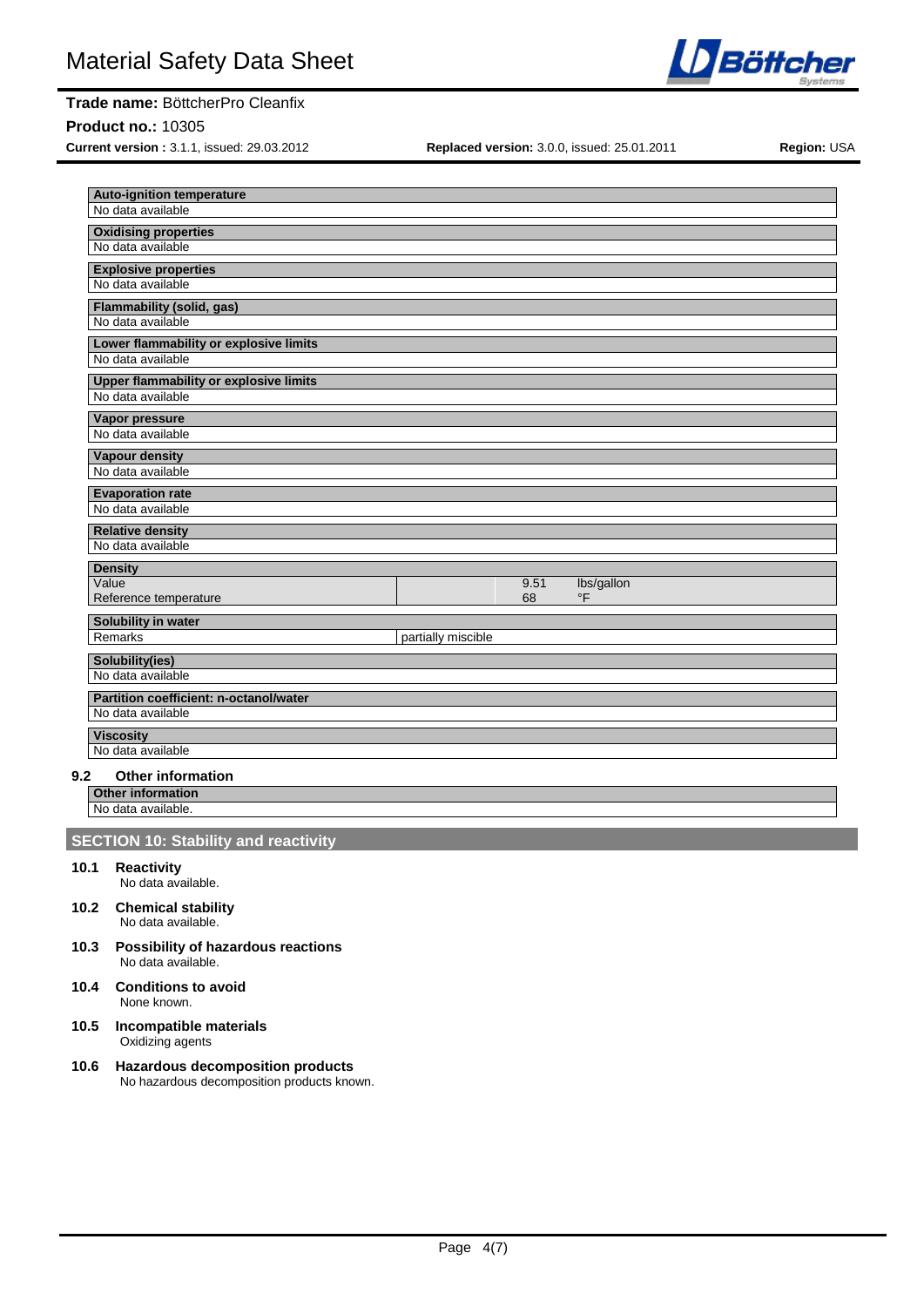#### **Product no.:** 10305

**Current version :** 3.1.1, issued: 29.03.2012 **Replaced version:** 3.0.0, issued: 25.01.2011 **Region:** USA

**Böttcher** 

# **SECTION 11: Toxicological information**

# **11.1 Information on toxicological effects**

| <b>Acute oral toxicity</b>                                                                                                           |
|--------------------------------------------------------------------------------------------------------------------------------------|
| No data available                                                                                                                    |
| <b>Acute dermal toxicity</b>                                                                                                         |
| No data available                                                                                                                    |
| Acute inhalational toxicity                                                                                                          |
| No data available                                                                                                                    |
| <b>Skin corrosion/irritation</b>                                                                                                     |
| No data available                                                                                                                    |
| Serious eye damage/irritation                                                                                                        |
| No data available                                                                                                                    |
| Respiratory or skin sensitisation                                                                                                    |
| No data available                                                                                                                    |
| Germ cell mutagenicity                                                                                                               |
| No data available                                                                                                                    |
|                                                                                                                                      |
| <b>Reproduction toxicity</b><br>No data available                                                                                    |
|                                                                                                                                      |
| Carcinogenicity<br>No data available                                                                                                 |
|                                                                                                                                      |
| <b>STOT-single exposure</b><br>No data available                                                                                     |
|                                                                                                                                      |
| <b>STOT-repeated exposure</b>                                                                                                        |
| No data available                                                                                                                    |
| <b>Aspiration hazard</b>                                                                                                             |
| No data available                                                                                                                    |
| Delayed and immediate effects as well as chronic effects from short and long-term exposure                                           |
| Eye contact with the product may lead to irritation. Repeated and prolonged skin contact may lead to defatting and irritation of the |

#### skin.

# **SECTION 12: Ecological information**

# **12.1 Toxizität**

| <b>Fish toxicity</b>     |
|--------------------------|
| No data available        |
| <b>Daphnia toxicity</b>  |
| No data available        |
| <b>Algae toxicity</b>    |
|                          |
| No data available        |
| <b>Bacteria toxicity</b> |

#### **12.2 Persistence and degradability** No data available.

**12.3 Bioaccumulative potential** No data available.

#### **12.4 Mobility in soil** No data available.

**12.5 Results of PBT and vPvB assessment** No data available.

#### **12.6 Other adverse effects**

No data available.

### **12.7 Other information**

**Other information** Do not discharge product unmonitored into the environment.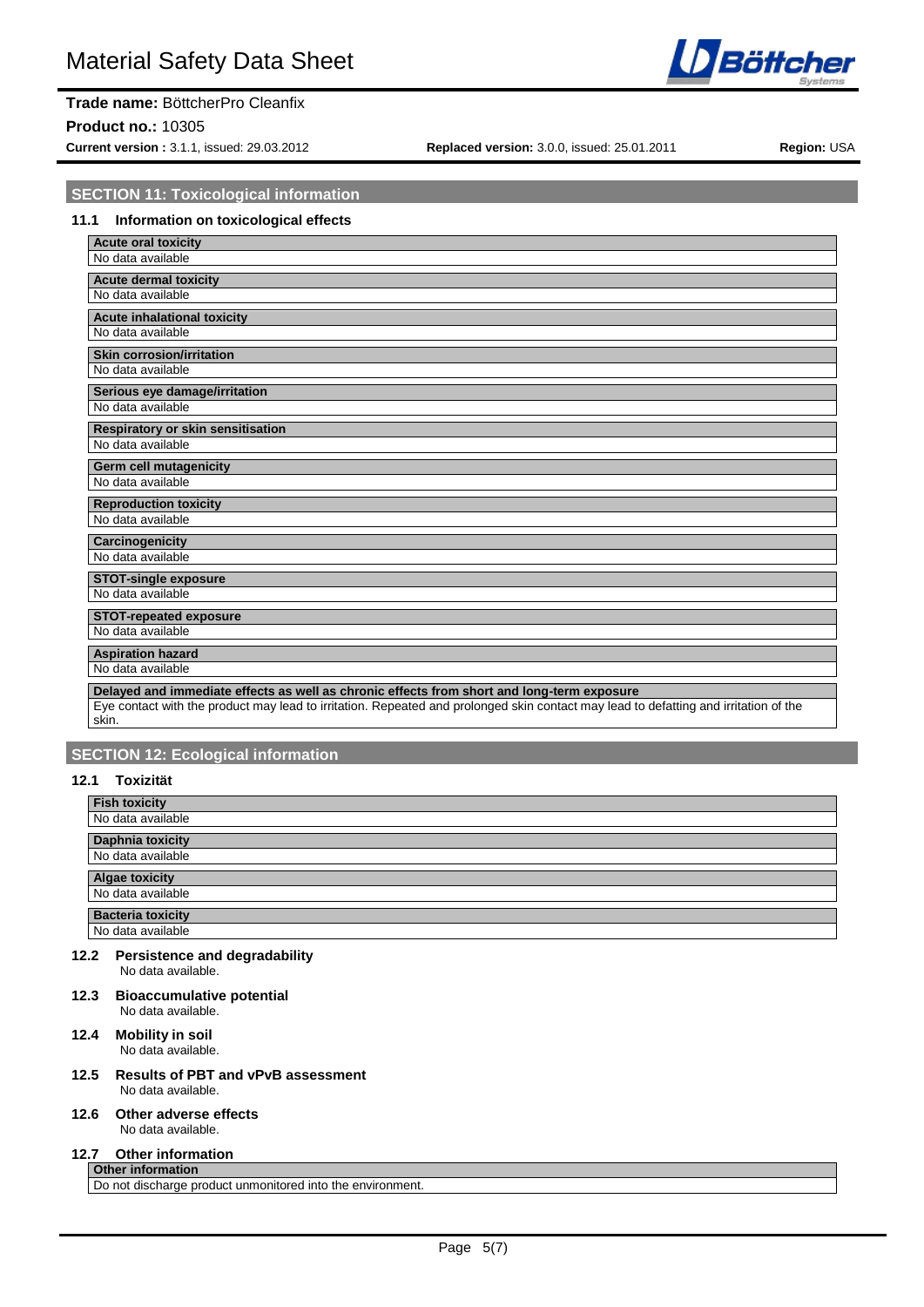

#### **Product no.:** 10305

**Current version :** 3.1.1, issued: 29.03.2012 **Replaced version:** 3.0.0, issued: 25.01.2011 **Region:** USA

Böttchei

# **SECTION 13: Disposal considerations**

# **13.1 Waste treatment methods**

# **Product**

Dispose in accordance with federal, state and local regulations.

# **SECTION 14: Transport information**

#### **14.1 US DOT**

The product is not subject to DOT regulations.

# **14.2 Transport IMDG**

The product is not subject to IMDG regulations.

# **14.3 Transport ICAO-TI / IATA**

The product is not subject to ICAO-TI / IATA regulations.

# **14.4 Other information**

Canada: The product is not defined under Transport Dangerous Goods Directorate regulations as a hazardous material.

# **SECTION 15: Regulatory information**

#### **US FEDERAL REGULATIONS**

#### **Toxic Substances Control Act (TSCA)**

The Material is a mixture as defined by TSCA. The chemical ingredients in this material are in the Section 8(b) Chemical Substances Inventory and/or are otherwise in compliance with TSCA.

#### **Clean Water Act (CWA)**

None of the ingredients is listed.

# **OSHA**

This product is not classified as hazardous in accordance with US OSHA Hazard Communication Standard 29 CFR 1910.1200.

# **SARA Section 302 (RQ):**

None of the ingredients is listed.

# **SARA 311/312**

Hazard category: none

# **SARA Section 313**

None of the ingredients is listed. **HAPS Hazardous Air Pollutants**

# None of the ingredients is listed.

**Volatile organic compounds (VOC)**

Value 9/1 VOC-content corresp. to BAAQMD Method 31

| <b>HMIS Classification</b> |  |
|----------------------------|--|
| Health                     |  |

| Flammability               |   |
|----------------------------|---|
| <b>Physical Hazard</b>     | 1 |
| <b>Personal Protection</b> | C |
| <b>NFPA Rating</b>         |   |
| Health                     |   |
| Flammability               | 1 |
| <b>Physical Hazard</b>     | 1 |
| Special                    |   |

### **CARCINOGENICITY**

**IARC**

None of the ingredients is listed

#### **US STATE REGULATIONS**

**New Jersey Worker and Community Right to Know Act.** None of the ingredients is listed.

**California Proposition 65.** None of the ingredients is listed. **Pennsylvania HAZARDOUS SUBSTANCE LIST** None of the ingredients is listed.